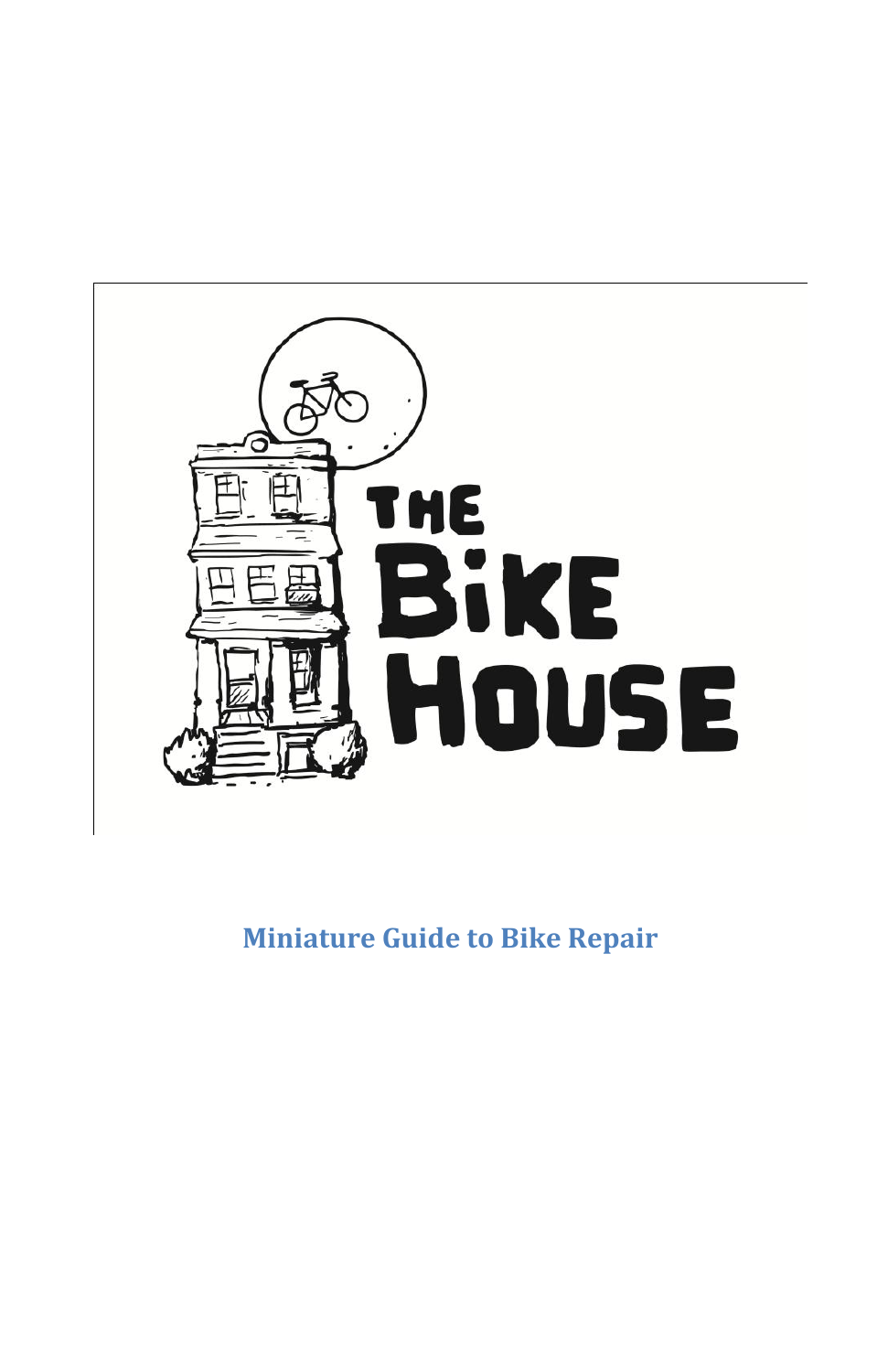# **What's this booklet all about?**

Hi, my name is Jameel. I am a volunteer at a community bike project in Washington, DC called the Bike House. The mission of the Bike House is to create a place for all people to work on, learn about, and enjoy bikes.

I believe that biking is a fun and convenient way to get around. I love parking right in front of my destination every time I go somewhere. I love never having to worry about missing the last subway. I love never stopping at the gas station. I love passing by traffic jams. I love feeling the thrill of pumping up a big hill and breezing down the other side.

Biking is my choice for adventuring. I love riding all day on the open road, with no concerns but where to make dinner and where to spend the night. You can see your state, or the country, or the world, all from your bike seat. If you ever have 3 months to spare, you really must ride across the country. You won't regret it.

I also am a strong believer in the do-it-yourself ethic. Being able to fix it yourself, modify it yourself, build it yourself from scratch... all on a shoestring... that is what pushes bikes from a mode of transportation to a truly fulfilling pastime for me. If you are a person who gets fulfillment from this kind of independence and knowledge, bikes are for you. But you already know that, which is why you are reading this.

Bikes are simple enough that every rider can master a few skills that will keep you riding and happy. Can you use a clothes dryer without knowing how to empty the lint trap? Yeah, for a while you can, but you are asking for trouble. It's the same thing for oiling a bicycle chain, patching a tube, adjusting your brakes, and changing a spoke. That's what you can expect to learn here.

Happy wrenching!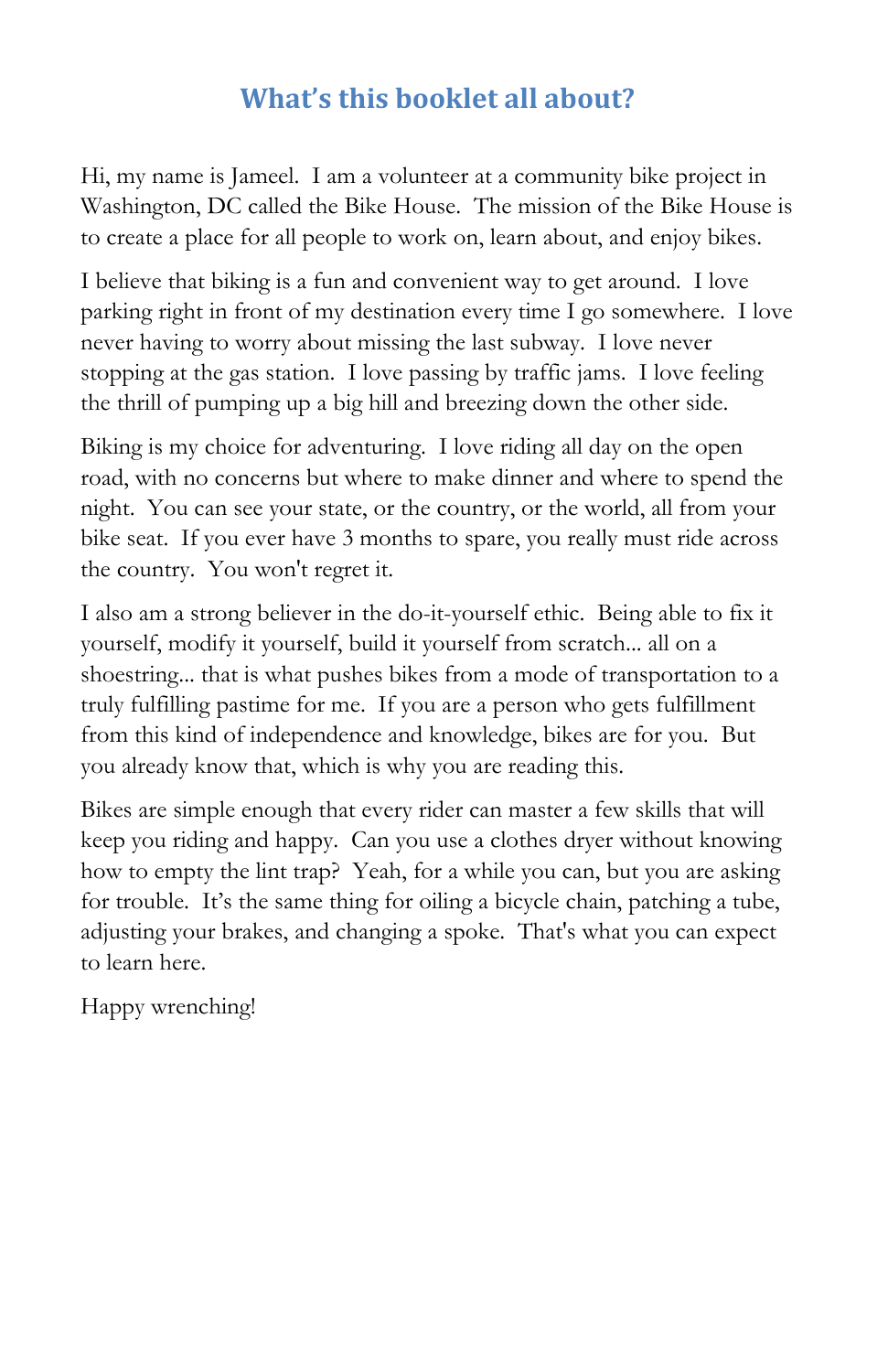## **Resources**

The best way to learn how to fix bikes is to buy an old used bike and go about replacing the broken parts on it, forcing yourself to learn as you go. In addition to asking the experts and reading this little manual, there are a myriad of resources available. Some of our favorites:

#### Books.

#### **Zinn and the art of road (or mountain) bike maintenance**.

**The Chainbreaker Bike Book**. Rough DIY guide written by hip folks from a bike co-op in New Orleans.

#### Websites.

**Sheldon Brown** – Extremely quirky and entertaining mechanic who trolled the forums helping everyone with a keyboard fix their bike (now deceased, but still loved). <http://www.sheldonbrown.com/>

**Park tools**. Seller of fine bike tools, also with a useful online resource for bike repair. <http://www.parktool.com/repair/>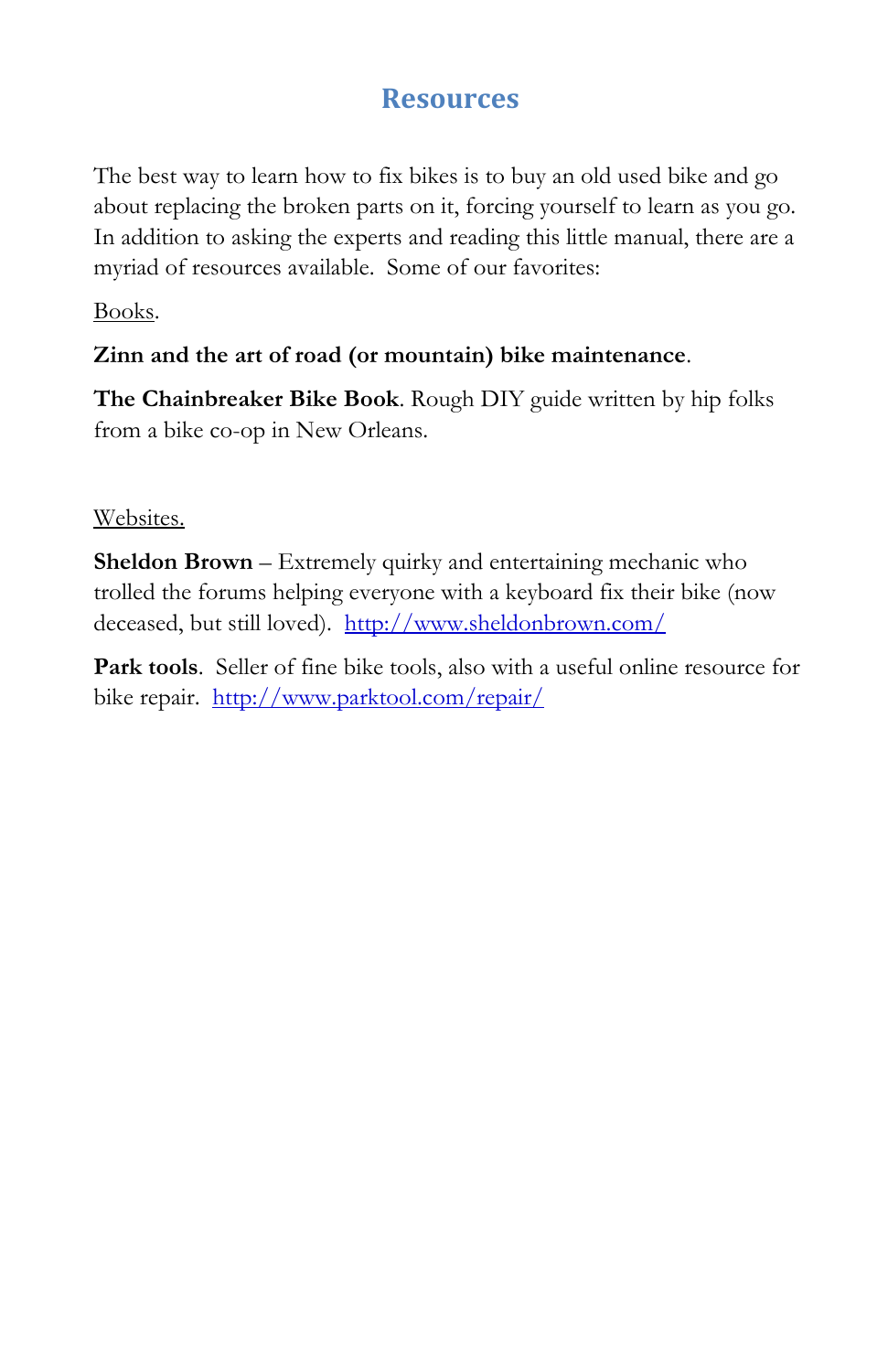# **Fix a Flat**

You will get a flat tire sometime. Do you want to walk to the nearest bike store, or do you want to spend 15 minutes fixing it right where you are, and be back on the road? I don't personally carry a patch kit and pump everywhere I go, but I do carry them if I am going on a day ride or a tour. Since I got tough tires that rarely get flats, I almost miss them.

To fix a flat, you need some basic tools: a patch kit, tire levers, and a pump (and a crescent wrench if you don't have quick-release wheels). This is the basic toolset anyway.

Remove your wheel. The easiest way to work on your bike is by flipping it over and setting the bike on the seat and handlebars. To get the wheel off easily, you often need to disconnect your brakes or turn a quick-release on your brakes.

Pry. Empty the air out by pressing on the air valve. You need to get one side of the tire bead out by prying it open with plastic tire levers (not metal, so you don't further damage the tube). I usually get two in side-byside, and then slide one around to get the tire halfway off, but sometimes three are necessary. At this point, you can pull the tube out.

Be a detective (with both tube and tire). You need to find the hole (or holes). So pump some air into the tube and slowly listen to different areas of the tube, listening for the hiss of air and trying to feel where the air is blowing out with your cheek. You also need to feel the inside of the tire to make sure whatever punctured the tube in the first place isn't still there.

Patience is a virtue! The instructions are in your patch kit, but what they say to do is 1) roughen up the spot with sandpaper, 2) apply some glue or vulcanizing fluid, 3) be patient for 5 minutes, and 4) apply the patch thoroughly. The number one step that gets messed up is the five minute wait. I have had to patch twice a bunch of times because I rushed this.

Carefully get the tube back in place. If you pinch the tube while forcing the tire back on, you might be back to square one. The same thing can happen while pumping up the tube.

Finally, carry a spare tube in case the patching gets frustrating for some reason, or the hole is really large.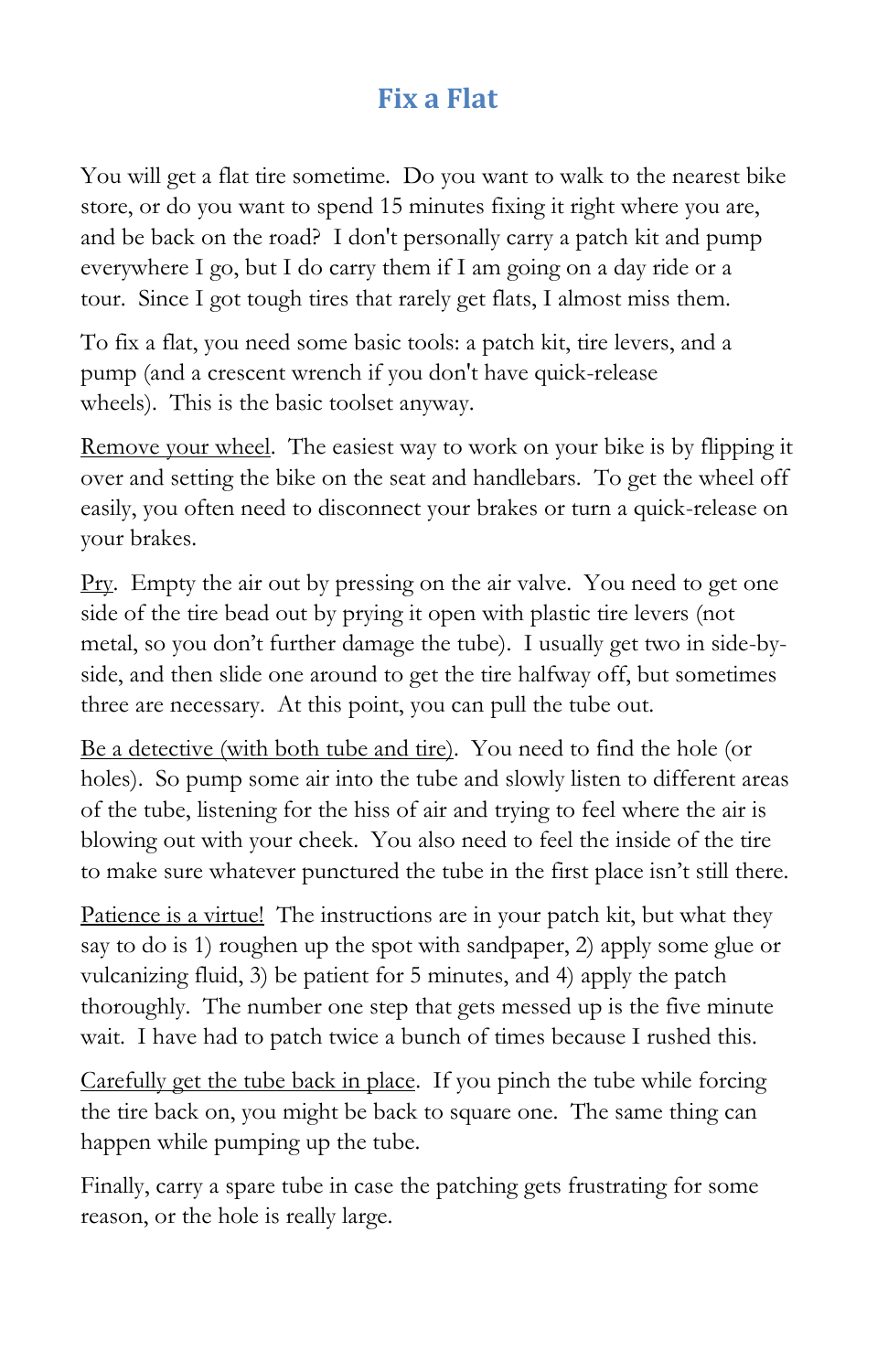# **Clean and lube your chain!**

If you've ever been stymied by a rusty chain, it was partially because your bike was out in the weather, but partially because you didn't lube it frequently enough.

Clean your chain, but not too much. Cleaning can be as simple as holding a rag over your chain and spinning the pedals. Or spray a little with a hose. You could even go as far as using some household soap. Use something gentle, though. The goal is to get dirt and grime off the outside while leaving any remaining lube on the inside. It's not necessary to remove the chain and soak in degreaser.

One drop at a time. Once cleaned, it's time to lube the chain. The really meticulous mechanic would go through and apply a single drop of lube to each chain link. That takes patience. I usually end up spinning the chain while applying a stream of lube. Stop once you think you've gotten some lube on all the links.

Clean up afterwards! Especially if you used the "stream" method, you've got way more lube on your chain than you need. Any lube on the outside of your chain will only pick up dirt. It's the lube on the inside of the links that is doing its work. Wipe off any excess lube off the outside with a rag.

What lube to use? I don't have a strong opinion on this. Anything marketed as chain lube is probably great, whether "wet" or "dry" styles. Tri-Flow is a good, and common product. Just don't use bearing grease. And really don't use WD-40 (this is more like soap than it is like oil - quickest way to rust your chain is to use WD-40).

How often to lube? Most bike mechanics books might say you need to do this every few weeks, but many cyclists have never ever done it. I say split the difference and clean and lube your chain a few times a year. More if you ride all the time in the rain (the rain is washing away your chain lube).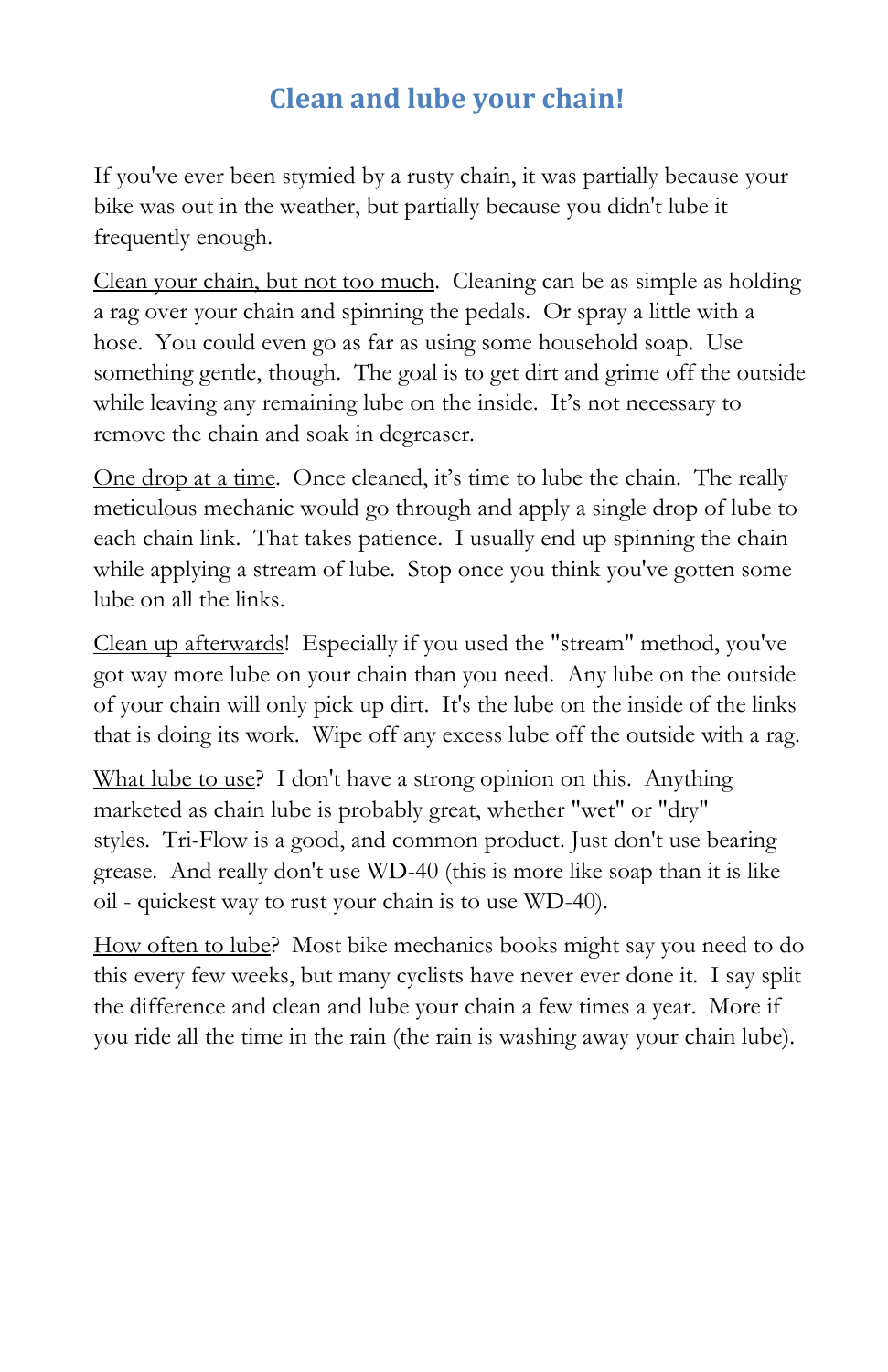# **Essential Toolkit!**

You can do everything in this little manual with a toolkit small enough to take on a self-supported bike tour. I recommend that you buy these tools. The last four have a star. You could claim these ones aren't the bare essentials, but they are still totally worth it. Especially for the budding bike mechanic.



Allen key set. Get a seven-in-one metric fold up allen key set from a bike store -- that way it will be metric (pretty much all bikes) and focus on the relevant bikes sizes.

Screwdriver. I like the four-in-one variety. Sometimes you want big, sometimes

small! (almost always phillips, however)

and they usually sell three together.

Crescent wrench. Medium size, big enough to fit around your cassette removal tool.

Tire levers. Plastic are better. You need at least 2,





Patch kit. Includes patches, glue / vulcanizing fluid, and sandpaper.

Bike pump. Patching a tire is great, but you also need to pump it up!

Chain lube. Own it or you won't use it. And your chain will be rusty.

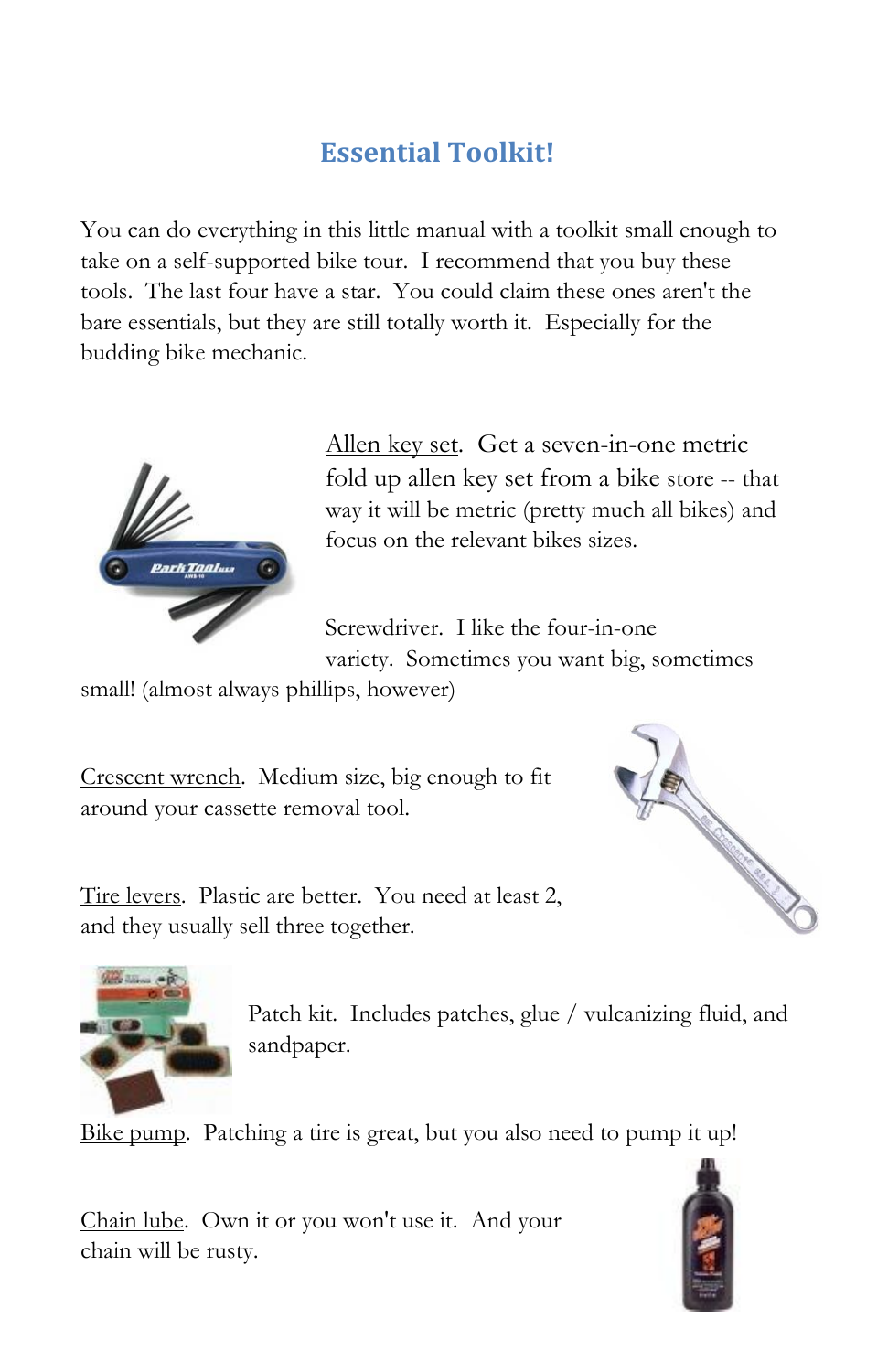

Cassette removal tool. Got to match it to your bike. Necessary the first time you break a spoke on the drive side of your back wheel.

Mini vise-grips. Ideally, you never use vise-grips. In reality, they do the job of the tool you don't own yet. Notable here, they pull cables.





Chain whip / pedal wrench.\* Chain whip makes getting your cassette off a lot easier. Pedal wrench allows you to stow your bike in a shipping box or car trunk without the pedals sticking out, or to switch to those schmancy clip-in pedals.

Chainbreaker.\* After you ride 2,000 miles, you'll want to change your chain, and this tool will be necessary.



Spoke wrench.\* You could get by removing the tire and using a screwdriver in the top of the nipple, but this makes things a lot easier.

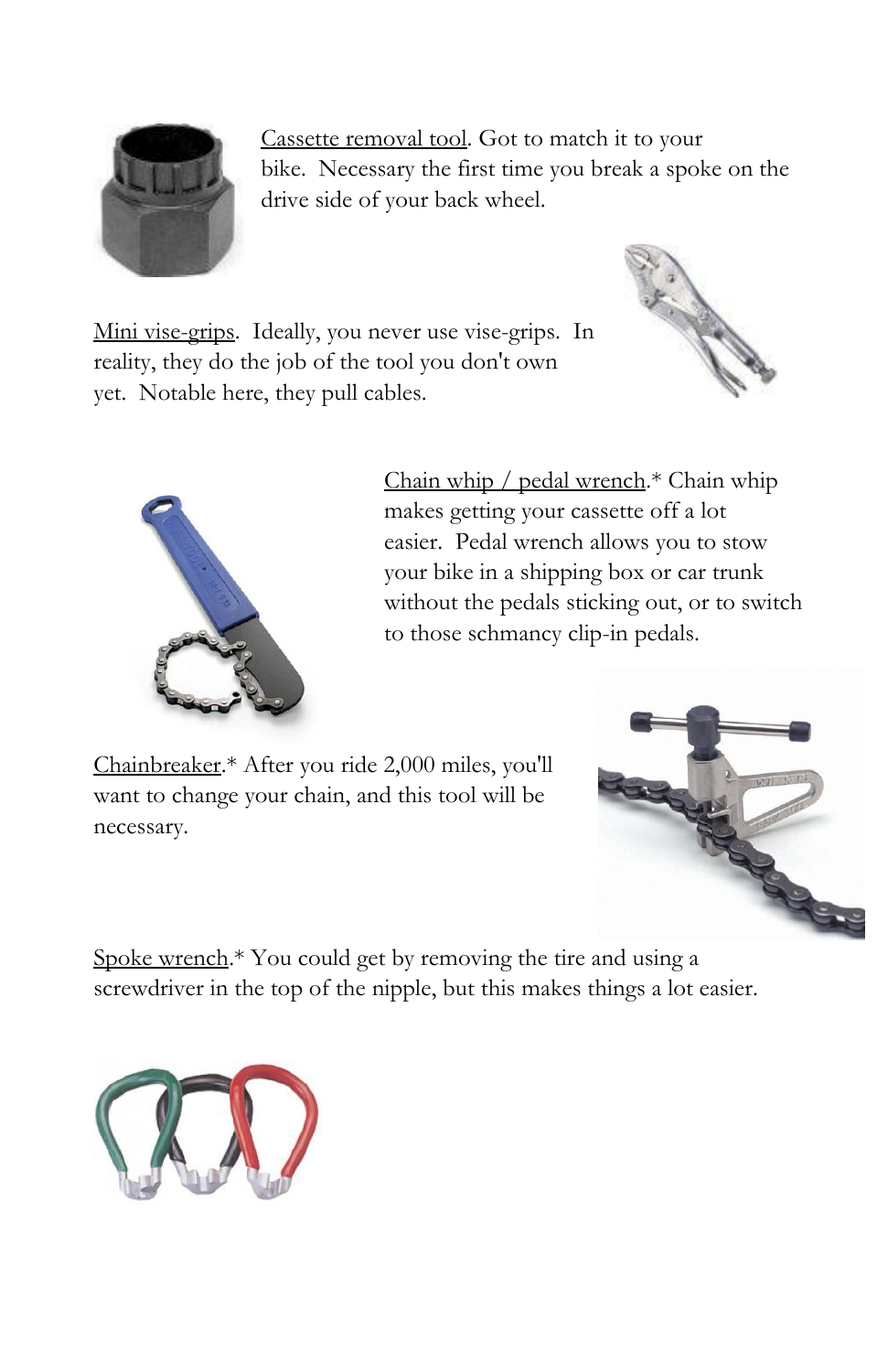# **Adjust your brakes!**

Brakes function by the brake lever pulling a cable, which pulls the calipers closed. To see this in action, use your hand to pull an exposed bit of the brake cable, and watch the calipers close.

If the brakes are well adjusted:

- braking will be effective
- levers won't hit the handlebar
- brake pads will be close to the rim (without hitting it)

Brakes tightness can be adjusted two ways:

- 1. Barrel adjustors (fine adjustments)
- 2. Cable anchor bolt (large adjustments)

A barrel adjustor works by a hand-adjusted nut. Turned "lefty-loosy", the barrel adjustor gets longer. Since the cable runs through the barrel adjustor, and the cable remains the same length, lengthening the barrel adjustor is like tightening the cable. (try it each way to make sense of this)



Ideally, your cable is positioned in such a way that you never need to clamp and unclamp your cable. As your brake pad wears, it gets thinner, which means you will need to tighten the cable (by extending the barrel adjustor). When you get around to replacing your brake pads, they will hit the rim (since they are so much thicker than your old worn-out pads) so you will need to loosen the cable (by shortening the barrel adjustor).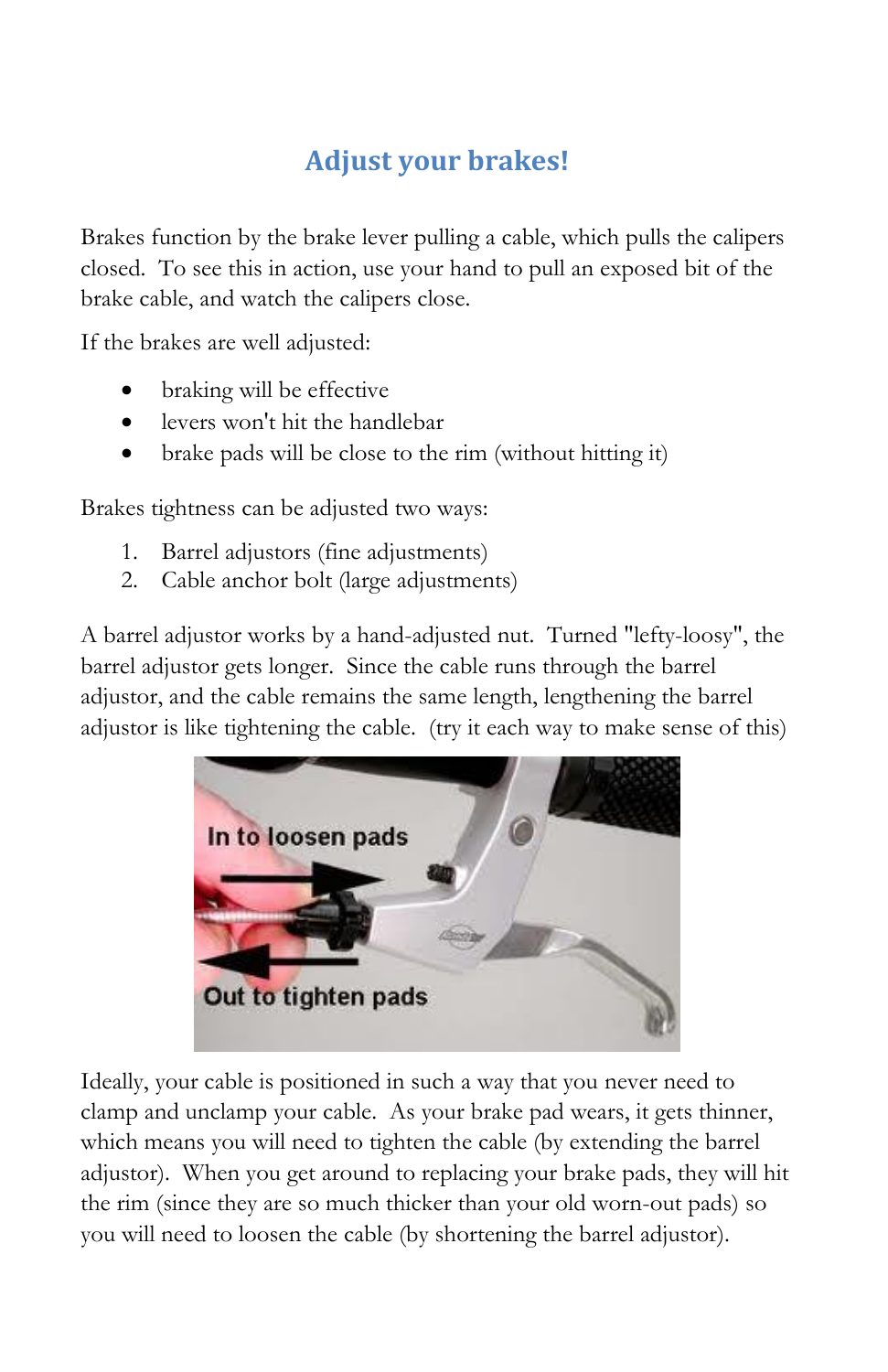It is better to avoid clamping and un-clamping your brake cable because it creates a little kink, which is a weak point. If that weak point is in between the brake lever and the brake caliper, you raise the chance of sudden brake failure (super dangerous).

If you do need to un-clamp and readjust your brake cable, either a vise grips or fourth-hand tool is necessary to pull the cable. Also keep in mind how worn your pads are so that you can position your cable so you won't have to move it again.

A third common type of adjustment is side-to-side. If one brake is rubbing while the other is far from the rim, you need to change



that! Some brakes have tiny little bolts to adjust this very thing, called



"spring tension centering screw" in the diagram below. The bolts push on springs, so it is a matter of balancing the spring tension between the left and right sides. Older brakes don't have this adjustment, and you need to loosen the entire brake

caliper and tighten it right in the middle, which is really tough.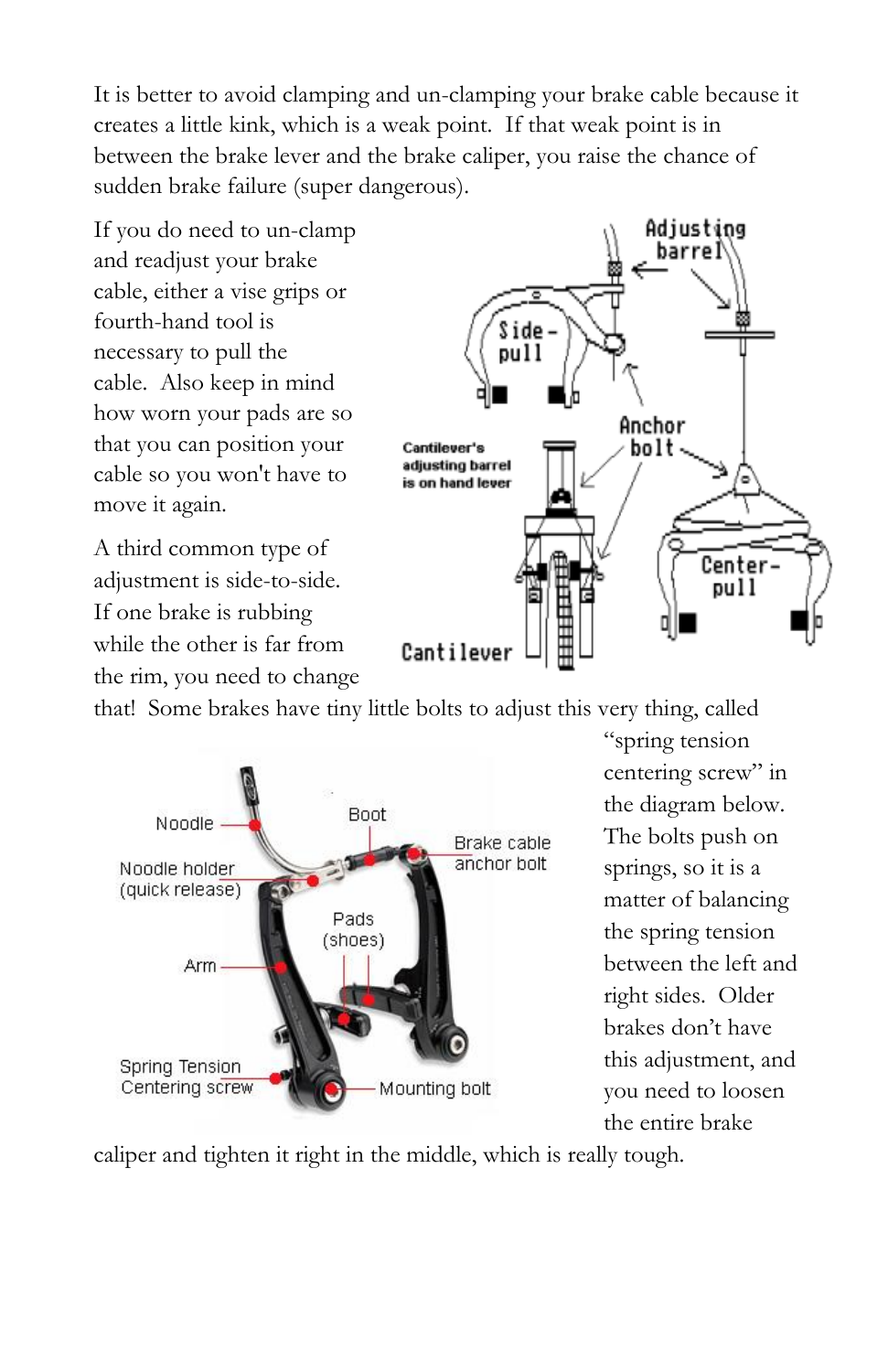# **Inspect your bike!**

#### Tires:



 $\Box$  Are the tires in good condition?

## Chain/Sprockets:

- $\Box$  Is the chain rusty / has it been oiled lately?
- $\Box$  Are the sprockets noticeably worn out?

### Brakes:

- $\Box$  Are the brake pads reasonably close to the rim?
- $\Box$  Are the pads aimed at the rim and not the tire?
- $\square$  Do the wheels spin without hitting the brakes?
- $\Box$  Are the brake pads worn out?

## Other stuff:

- $\Box$  Are any of the cables dislodged?
- $\Box$  Are the cables rusty? Do they move smoothly?
- $\Box$  Is any of the cable housing cracked?
- $\Box$  Does the headset or bottom bracket move?

## Test Ride:

- $\Box$  Is the brake action effective?
- $\Box$  Do the gears change smoothly?
- $\Box$  Can you get to all the gears?
- $\Box$  Are there funny noises?

## Fit:

- $\Box$  Are the brake levers positioned comfortably?
- $\Box$  Is your leg extending nearly all the way but not locking?
- $\Box$  Are all the hand positions comfortable?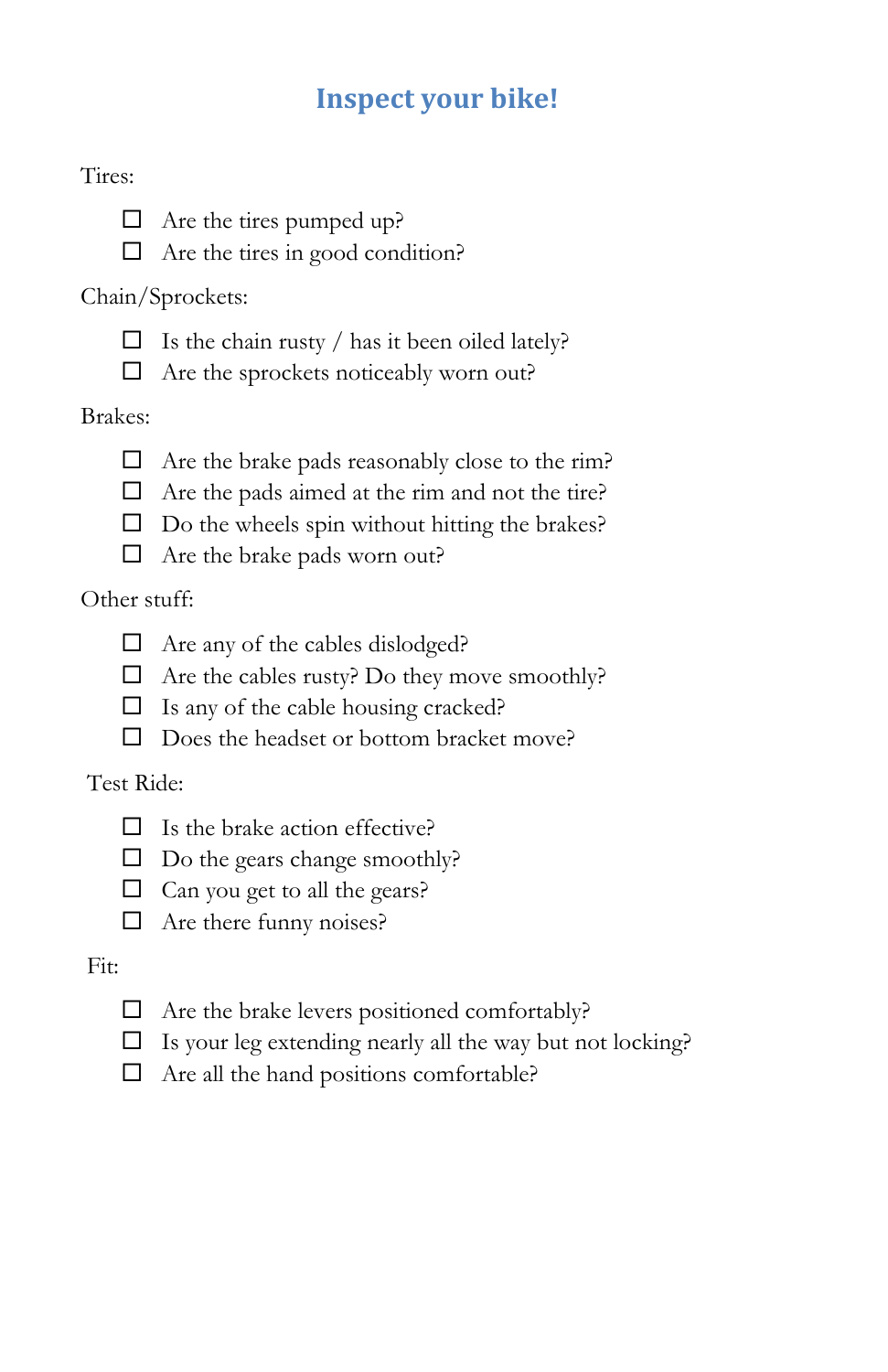





**See how pad is lined up with rim?**



**Left: leg locked out (bad), Right: good**



**If you can see cracks in the side of the tire, or the tread is all gone, time to replace**





**When sprocket gets worn, the teeth look shiny and sharp. This is a way extreme case, actually from a motorcycle**

**Bottom bracket shouldn't wiggle, just spin**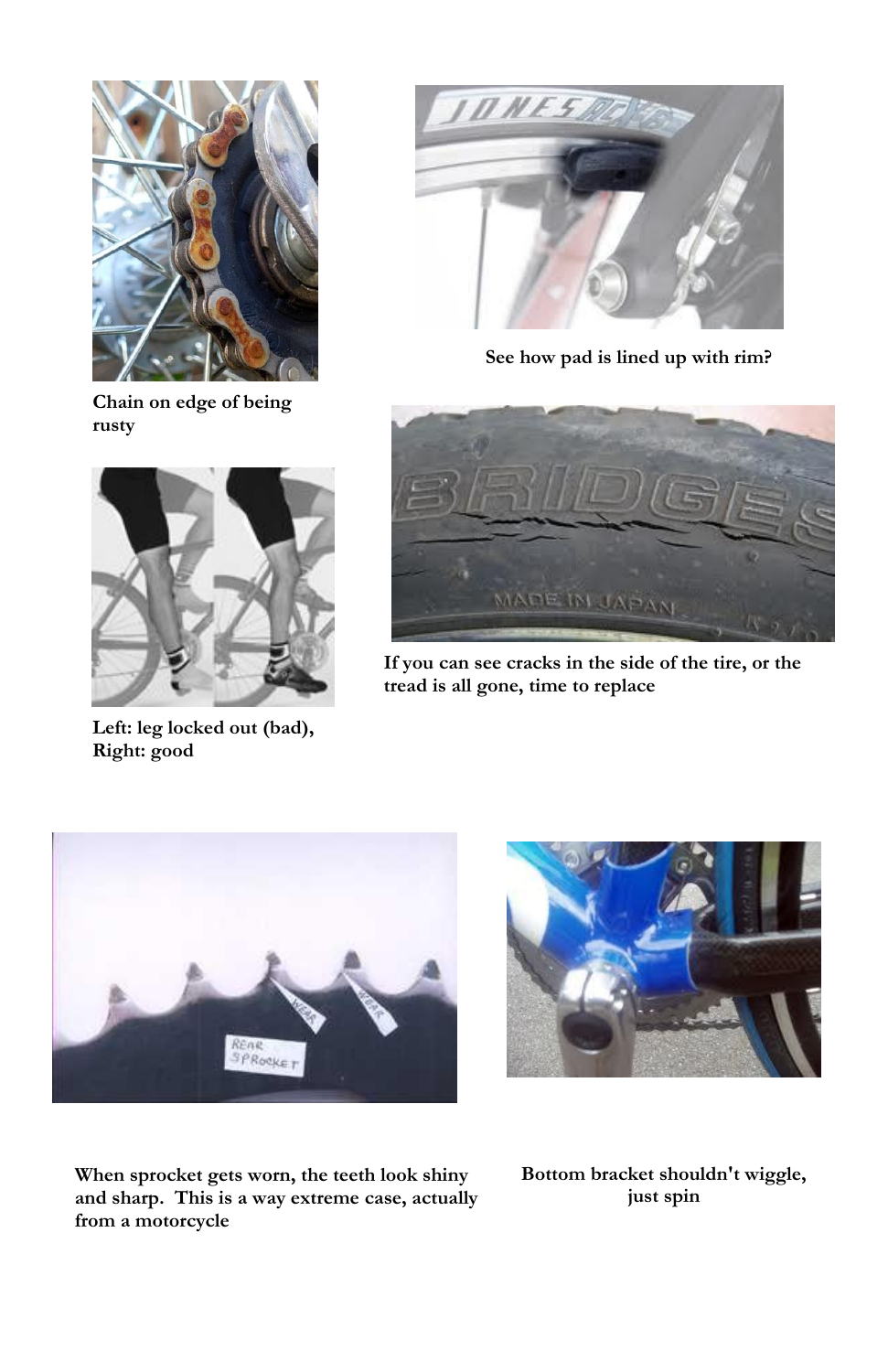# **Change your brake pads!**

There comes a time when adjusting your brakes is not enough, and changing the pads is what stands between you and effective braking. Which is okay, because pads are cheap and easy to switch out.

There are different designs. Make sure to look at what you have on the bike before buying new pads. As you take the pads off, remember to watch the ordering of the washers and whatnot. I can't promise they all go on the same way.

What's with those crazy washers? A lot of brakes use crazy curved washers. They are curved in such a way that you can adjust the brake pad to be pointed in different directions, and then tighten it wherever you want. This means that they help adjustability. Also, there are often different width washers, which you can switch around if you need to move the pads closer or further from the rim.

Make sure to aim 'em right. The main challenge when installing new brake pads is getting them so that they are aimed correctly at the rim. You want the pad exactly in line with the rim, not touching the tire above, and not missing the rim below. This is especially difficult because when you tighten the bolt, it tends to swivel the brake pad. A good trick is to hold down the brake lever hard to clamp the brake pads against the rim while you tighten the bolt. The friction keeps it in place a little better, but it is often still necessary to have a friend hold the brake pad in place as you tighten.

What about toe-in? Toe-in is the great mystery of brake pad alignment. Sometimes I bother, sometimes I don't, and it seems to work out either way. Toe-in means that the front of the pad hits slightly before the back end of the pad. The logic is that since the wheel is turning, it pushes the brake pads to the side when you brake. You want them tilted slightly so that as the wheel pushes the pads sideways, it increases the braking surface. To achieve toe-in, tie a rubber band or something around the back part of the brake pad, and then do the same as before.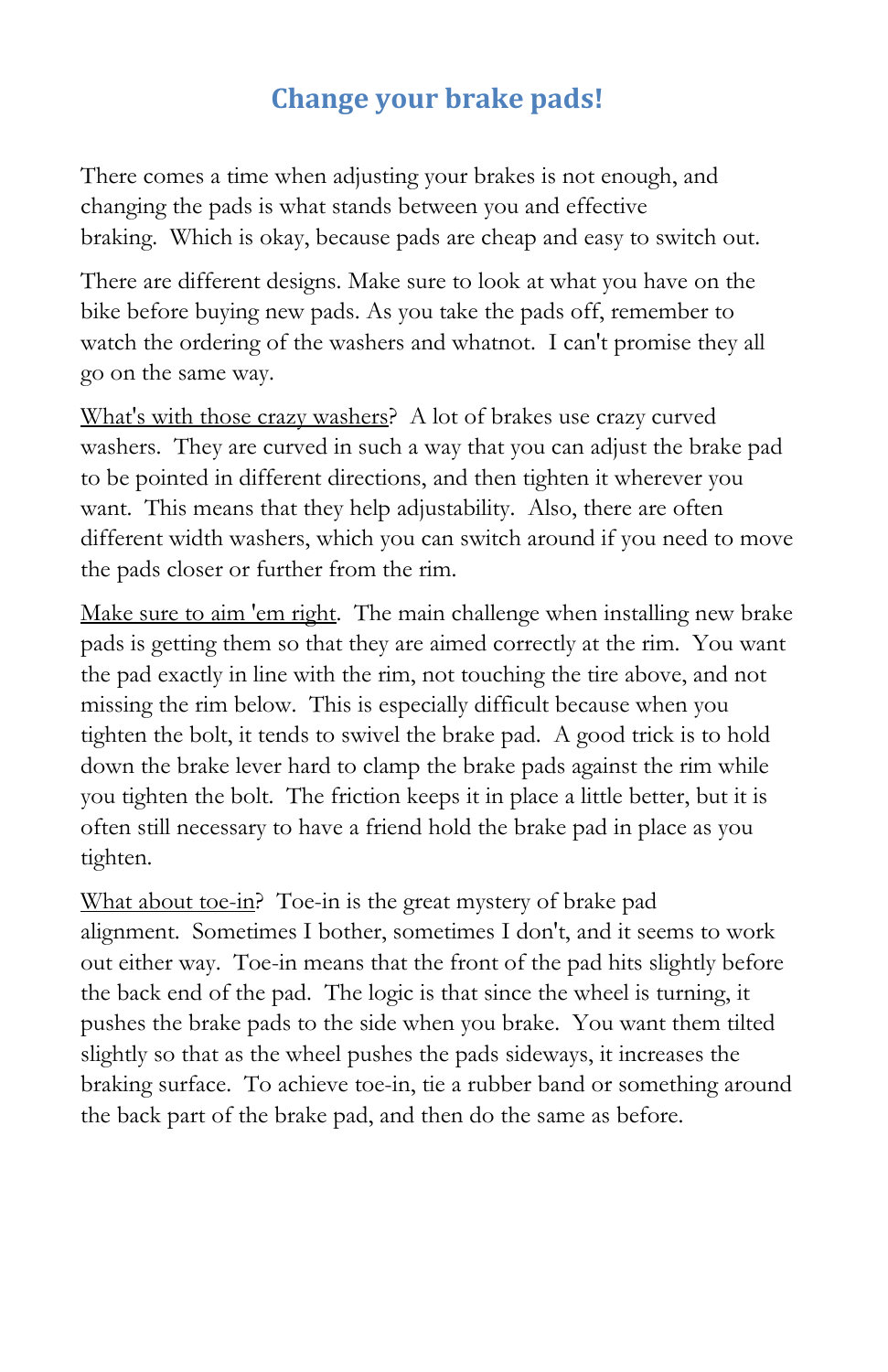## **Adjust your limit screws!**

Have a jumpy chain? Sometimes the way to fix it is to adjust the limit screws on your derailleur. Both your front and rear derailleur have (among others) two little screws next to each other, sometimes with an "H" (high) and "L" (low) markings. These screws define the upper and lower limits to which your derailleur can move.

To see the limits in action, pull an exposed section of the derailleur cable. Assuming your chain isn't getting in the way, at some point the derailleur will come up against an upper limit beyond which no pulling is possible. It's harder to see the lower limit in action. To do so, you have to create slack in the cable, and you will see the derailleur rest at the lower limit.

Set your limits right. If the limits are too expansive, normal shifting can swing the chain off of the sprockets. This is especially bad in the back, because the chain can get stuck in between the cassette and the spokes, and end up damaging a bunch of spokes. The right adjustment allows you to access all the gears, but no further. Keep tightening the limit screws and then testing if you can still access all the gears (either with shifting or just using your hand to pull the cable).

Minimize pressure while you adjust. If you are in the smallest chainring, and you adjust the lower limit screw, you might see the derailleur moving. It's nice to have such immediate feedback, but you should avoid this situation because you are causing unnecessary pressure as you adjust. It will make the screw strip easier, and it's more difficult to turn. Better is to switch into the middle gear as you adjust the limits, and then test. Adjust, test, adjust, test, etc...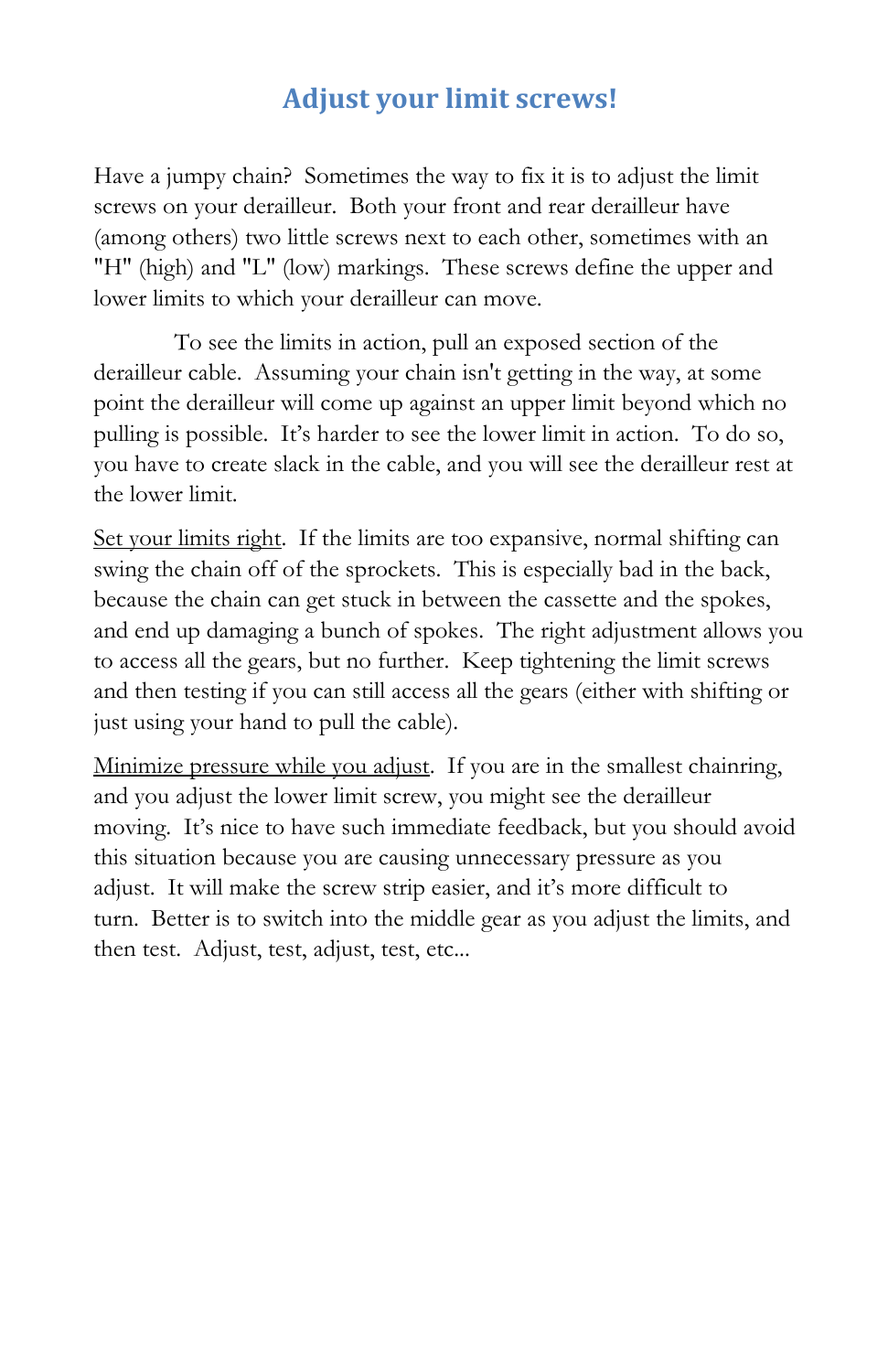# **Change your broken spoke!**

Behind flat tires, I think a broken spoke is the most likely thing to sideline you on a long tour. I consider it a key skill to learn, and will introduce you to one of the holy grails of bike maintenance, wheel truing.

Say you're biking along, and suddenly you notice that biking is way harder than it was a minute ago. Your rim is hitting your brake pads, or maybe even your frame, slowing you down. First thing to check is that your wheel is well-seated, but if that turns out not to be the problem, you probably broke a spoke, which has changed your wheel from a perfect circle to something else.

You need a spoke within a millimeter of the length of your old spoke. This is complicated, because you actually may have as many as three different spoke lengths on your bike (front wheel, back wheel drive side, back wheel non-drive side). A bike shop should be able to give you the right one.

Thread your spoke. Make sure to thread or route your new spoke the way the old one was. Examine the other spokes on the wheel, and make sure the new one doesn't mess up the pattern. The most common pattern is "cross-three" which involves passing spoke over two adjacent spokes, and then under a third.

Twist the nipple. Okay, that was a little gratuitous. The spoke nipple is the little thing at the rim that the spoke threads into. Two ways to tension your new spoke -- one is to take off the tire, tube, and rim tape, and use a screwdriver from the outside. The other is to use a spoke wrench (make sure you have the right size to avoid rounding over the nipple). If you use a spoke wrench, all the usual "righty-tighty, lefty-loosy" will be reversed. This is because you are looking at it from the bottom. If you took off the tire, tube, and rim tape and used a screwdriver on the outside, everything would seem normal.

The goal: try to match the approximate tension in your new spoke to the tension of other spokes in the wheel. You can squeeze pairs to test the tension. When you do this, it will eliminate the wobble in the wheel and you will be back to a perfect circle. If you notice you have lots of spokes of wildly different tensions, or your wheel wobbles all over in lots of different places, think about exploring wheel truing a little further.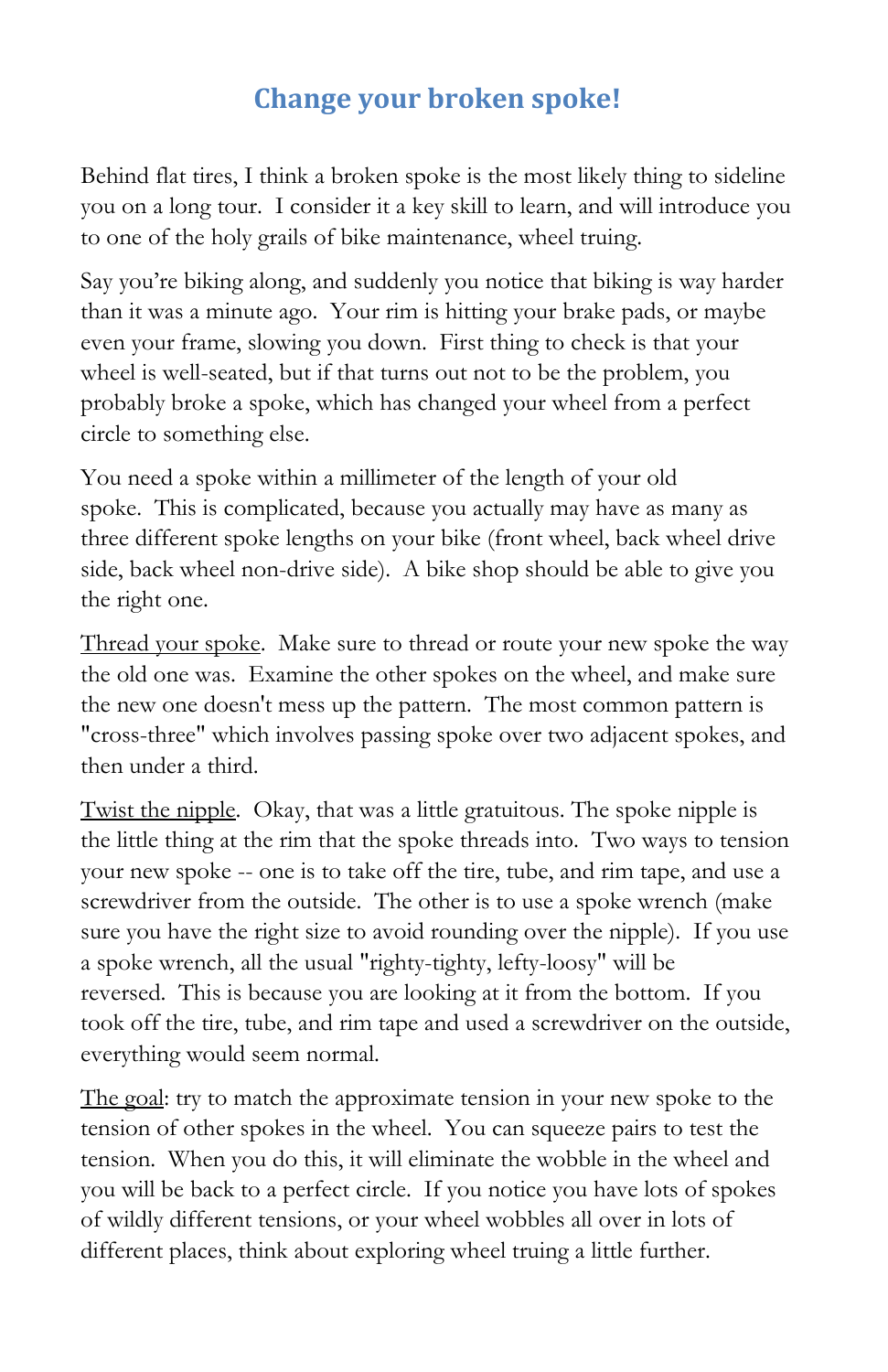## **Remove your cassette!**

If the spoke you broke is on the back wheel on the drive side, then before you can get to it you will have to remove the cluster of gears on the wheel, called the "cassette" or "freewheel" or "freehub" depending on the type you have. This takes two special tools: a chain whip and a cassette removal tool (which is different for different brands, but many are Shimano-compatible).

Engage your cassette removal tool. After removing your quick-release or axle, you should be able to fit the cassette removal tool into the middle of the cassette. Try turning it "lefty-loosy" and you will see why the chain whip is necessary: free backspin.

Hold with the chain whip.\* Arrange the chain whip so that it is braced against the cassette turning counter-clockwise. This involves the long part of the chain around to the right (pictured).

Crank it. Reinstall the quick-release over the cassette removal tool to hold it in place, then turn it with a crescent wrench. After a turn or so, it will be loose, and you can do the rest by hand.

\* It is definitely possible to get by without a chain whip, but it is also hard. You would need to use the chain of your bicycle. If you have a foolproof system, I'd love to hear it. Also there are travel-size tools, but they seem like they put a lot of pressure on the bike.